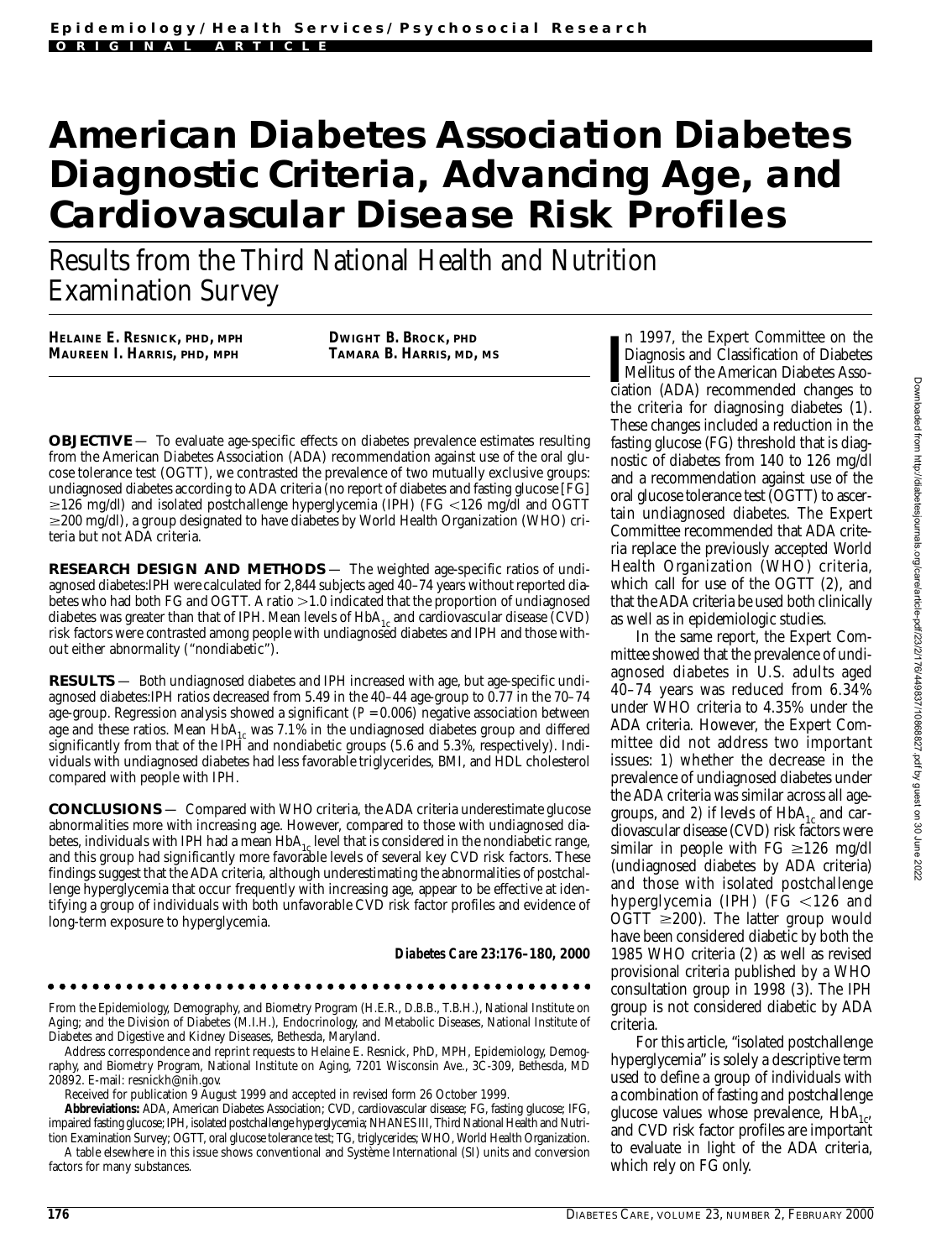**Table 1—***F requency of ADA diabetes, isolated postchallenge hyperglycemia, and nondiabetic individuals, NHANES III, 1988–1994*

| Age-group | ADA diabetes* |      | IPH <sup>+</sup> |      | Nondiabetic <sup>+</sup> |       | Age-specific ratio of<br>ADA diabetes: IPH |            |
|-----------|---------------|------|------------------|------|--------------------------|-------|--------------------------------------------|------------|
| (years)   | n§            | %    | n§               | %    | n§                       | %     | and 95% CI                                 |            |
| $40 - 44$ | 21            | 1.92 | 3                | 0.35 | 551                      | 97.93 | 5.49                                       | 0.11.92    |
| $45 - 49$ | 22            | 3.85 | 11               | 0.84 | 355                      | 95.31 | 4.58                                       | 0.10.09    |
| $50 - 54$ | 21            | 4.14 | 13               | 2.14 | 331                      | 93.72 | 1.93                                       | 0.20.3.66  |
| $55 - 59$ | 24            | 6.35 | 16               | 3.77 | 293                      | 89.88 | 1.68                                       | 0.21, 3.15 |
| $60 - 64$ | 37            | 7.96 | 29               | 7.60 | 383                      | 84.44 | 1.05                                       | 0.44.1.64  |
| $65 - 69$ | 28            | 5.16 | 22               | 4.00 | 321                      | 90.84 | 1.29                                       | 0.18.2.40  |
| $70 - 74$ | 26            | 6.99 | 31               | 9.05 | 306                      | 83.96 | 0.77                                       | 0.27, 1.27 |
| Total     | 179           | 4.73 | 125              | 3.27 | 2,540                    | 92.00 | 1.44                                       | 1.00.1.88  |

Data are means. \*Fasting glucose  $\geq$ 126 mg/dl, †fasting glucose  $\leq$ 126 mg/dl and postchallenge glucose  $\geq$ 200 mg/dl, ‡fasting glucose 126 mg/dl and postchallenge glucose 200 mg/dl, §unweighted, ¶weighted age-specific prevalence.

## **RESEARCH DESIGN AND**

METHODS - The Third National Health and Nutrition Examination Survey (NHANES III) was conducted from 1988 to 1994 and included a home interview followed by a physical examination conducted in a mobile examination center (4). Fasting plasma glucose values were obtained from subjects who were examined in the morning, and an OGTT was performed on a subset of subjects aged 40–74 years who did not report diabetes during the home interview. Data on  $HbA_{1c}$  and a number of established CVD risk factors were also collected from these fasting subjects. These data included serum total cholesterol, HDL and LDL cholesterol, serum triglycerides (TG), and BMI. Criteria for selection of the 2,844 subjects aged 40–74 years with both FG and OGTT values have been reported in detail, as have laboratory protocols for collection of anthropometric measures and for processing of blood (5,6). In brief, venous whole blood was collected into a vacuum tube containing the glycolytic inhibitors potassium oxalate and sodium fluoride and was centrifuged immediately at 1,500*g* for 10 min. The plasma was frozen at  $-70^{\circ}$ C, shipped on dry ice to the University of Missouri Diabetes Diagnostic Laboratory, and stored at  $-70^{\circ}$ C until analysis. Plasma glucose was measured using a modified hexokinase enzymatic method. Both within-assay and betweenassay quality-control procedures were used; the coefficient of variation of the method was 1.6–3.7% during the 6 years of the study (6).

Age-specific prevalence of undiagnosed diabetes (FG  $\geq$ 126 mg/dl) and IPH  $(FG \le 126 \text{ mg/dl}$  and OGTT  $\ge 200 \text{ mg/dl}$ were calculated. For the purposes of this analysis, the term "glucose abnormality" refers to either  $FG \ge 126$  mg/dl or OGTT  $\geq$ 200 mg/dl, and the term "nondiabetic" refers to individuals with  $FG < 126$  mg/dl and postchallenge glucose  $\langle 200 \rangle$  mg/dl. Age-specific ratios and 95% CIs (7) contrasting undiagnosed diabetes and IPH (undiagnosed diabetes:IPH ratio) were calculated to determine if these ratios were consistent across age and if they were significantly different from unity. Consistent values for this ratio across age would indicate that the overall decrease in prevalence of undiagnosed diabetes reported by the Expert Committee occurred with similar frequency across age. Whether the ratio values differ from 1.0 is an indication of the frequency with which undiagnosed diabetes was present relative to IPH. Thus, a ratio value  $>1.0$  indicates that undiagnosed diabetes occurred more frequently than IPH, a ratio  $\sim$  1.0 indicates that the two are about equally represented, and a ratio  $<$  1.0 indicates that IPH occurs more frequently than undiagnosed diabetes. Regression analysis was used to test whether age (in 5-year intervals with 40–44 as the reference) significantly predicted the magnitude of these ratios.

 $H b A_{1c}$  and CVD risk factors were examined among individuals with undiagnosed diabetes and IPH and the nondiabetic group. Because NHANES III is based on a complex sampling design, SUDAAN (8) software was used to incorporate sampling weights into statistical analyses.

**R E S U LT S** — Table 1 shows the unweighted age-specific number of individuals with undiagnosed diabetes and IPH and nondiabetic individuals, as well as weighted age-specific U.S. prevalence estimates of these groups. A total of 179 people had undiagnosed diabetes, and 125 had IPH. IPH occurred infrequently in the younger age-groups, with a total of only 14 cases before age 50. Among adults aged 40–74, the overall prevalence of undiagnosed diabetes according to ADA criteria is 4.73%, and the prevalence of IPH in U.S. adults is 3 . 2 7 % .

The prevalence of both undiagnosed diabetes and IPH increases with age. At younger ages, the ADA criteria appeared to identify most glucose abnormalities: that is, younger individuals rarely had IPH. For example, although 1.92% of subjects aged 40–44 had undiagnosed diabetes, only  $0.35\%$  had IPH. However, as age increased, the prevalence of IPH increased faster than undiagnosed diabetes such that the separate prevalence of undiagnosed diabetes and IPH converged and then crossed in older age. In the 60–64 age-group, the prevalence of both undiagnosed diabetes and IPH was  $\sim$ 8%. indicating that similar proportions of individuals in this age-group would be identified as diabetic as would be missed under the ADA criteria because of the focus on FG. In the 70–74 age-group, the prevalence of IPH exceeded the prevalence of undiagnosed diabetes (9.05 vs. 6.99%), suggesting that in this age-group, IPH occurred at least as frequently as undiagnosed diabetes, and possibly more frequently.

The age-specific ratios of undiagnosed diabetes:IPH showed a clear pattern with age. The ratio in the 40–44 age-group was 5.49 but decreased to 0.77 in the 70–74 age-group, indicating that the prevalence of undiagnosed diabetes relative to IPH decreased with age. Despite the large ratios in the 40–49 age-groups (5.49 and 4.58, respectively), the CIs for these ratios included 1.0, indicating that these estimates were not significantly different from unity. Despite the trend with age, the relatively small number of individuals with both undiagnosed diabetes and IPH resulted in CIs about each age-specific ratio that included 1.0.

The curves presented in Fig. 1 provided the best fit to prevalence estimates of undiagnosed diabetes and IPH, as measured by r<sup>2</sup> values, and emphasize important patterns in the prevalence of these groups as a function of age. If x increasing age-groups are represented as integers 1, 2, 3...7, the equation of the curve for prevalence of undiagnosed diabetes was *y* =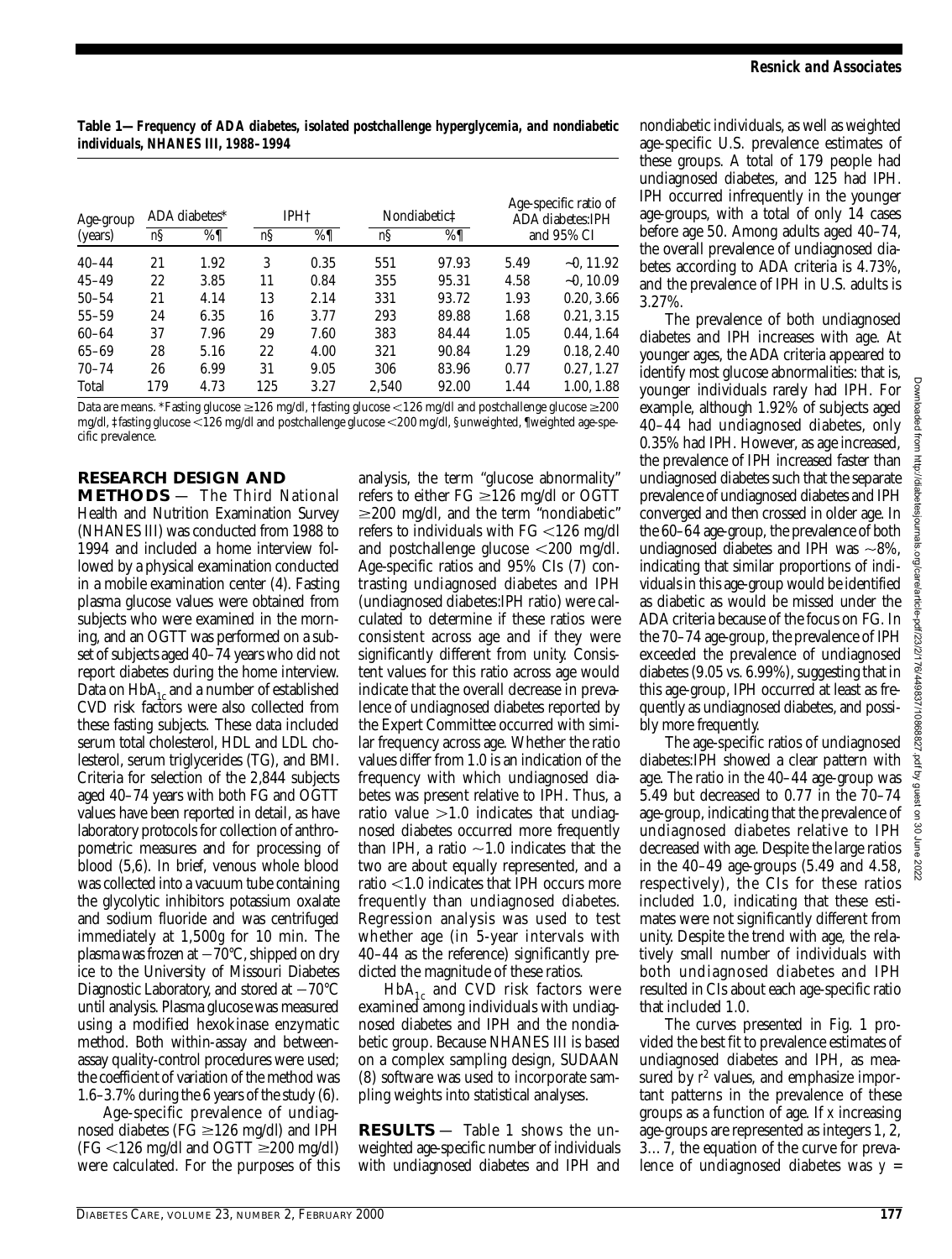

Figure 1—*Age-specific prevalence of undiagnosed diabetes and IPH (solid lines), NHANES III,* 1988–1994. The dotted curves show trends in prevalence of undiagnosed diabetes and IPH with increas *ing age.*

2.18x<sup>0.64</sup>, and the curve for prevalence of IPH was  $y = 0.33x^{1.67}$ . The equations for undiagnosed diabetes and IPH had r<sup>2</sup> values of 0.84 and 0.94, respectively, indicating that the majority of variability in prevalence of both groups could be explained by age, with slightly more variance explained by age among those with IPH. Importantly, the curves converge and then cross in old age, suggesting that the p revalence of undiagnosed diabetes and IPH were similar in old age. Linear regression analysis that used the age-specific undiagnosed diabetes:IPH ratios as the dependent variable revealed a significant, negative association with age. The intercept of the regression equation was 5.48, estimating the undiagnosed diabetes:IPH ratio for the 40–44 age-group, and is similar to the estimate in Table 1. These analyses yielded a  $\beta$  coefficient associated with age of  $-0.77$  ( $P = 0.006$ ), indicating a significant decrease in the undiagnosed diabetes:IPH ratio with increasing age. This negative association indicated that the ADA criteria for ascertainment of glucose abnormalities results in these abnormalities being ascertained relatively less frequently in older adults compared with WHO criteria.

Table 2 shows weighted mean levels of  $H b A_{1c}$  and established CVD risk factors among people with undiagnosed diabetes and IPH and nondiabetic individuals. In general, CVD risk factors were worst among people with undiagnosed diabetes, intermediate in the IPH group, and most favorable in the nondiabetic group. As expected, individuals with IPH were significantly older than both those with undiagnosed diabetes and nondiabetic

individuals. Despite their older age, individuals with IPH had more favorable measures of TG, HDL cholesterol, and BMI than individuals with undiagnosed diabetes. However, the IPH group had worse serum total cholesterol, TG, and BMI than nondiabetic individuals. HDL cholesterol was similar in the IPH and nondiabetic groups, and LDL cholesterol did not differ between groups. When analysis of CVD risk factors was adjusted for age differences between the groups, results were un changed.

As expected, mean FG was highest in the undiagnosed diabetes group and was significantly higher than levels in the IPH and nondiabetic groups (172, 111, and 97 mg/dl, respectively). Similarly, postchallenge glucose was elevated in both the undiagnosed and IPH groups but was considerably lower in the nondiabetic group. Of particular interest were mean levels of  $HbA_{1c}$ . Although the difference in  $HbA_{1c}$ between the IPH and nondiabetic groups was statistically significant (5.6 vs. 5.3%), the mean of both of these groups falls in the range defined as normal by the ADA ( $<6\%$ ). In contrast, mean HbA<sub>1c</sub> was considerably higher among people with undiagnosed diabetes (7.1%) and was significantly higher than  $HbA_{1c}$  in both the IPH and nondiabetic groups. Of the undiagnosed diabetes group, 67% had  $HbA_{1c} \geq 6\%$ , compared with 23% of the IPH group and 5% of the nondiabetic group.

**CONCLUSIONS** — Implications of the ADA criteria for ascertainment of diabetes at different ages have not been reported. An age-associated underestimation of glucose abnormalities under the ADA criteria is possible because it is known that advancing age is a major diabetes risk factor and because old and new reports suggest that IPH is common in older age (9,10). Of equal importance is evaluation of the relationship of undiagnosed diabetes and IPH to  $HbA_{1c}$  and CVD risk factors. It is important to examine these characteristics in the two groups because people with IPH were not counted as diabetic in the diabetes prevalence estimates reported by the Expert Committee.

Our findings show that compared with the WHO criteria, FG-based ADA criteria tend to underestimate glucose abnormalities more in older age than in younger age. Our results indicate that although the ADA criteria identified most abnormalities under age 50 years, underestimation of these abnor-

Table 2—Mean levels of HbA<sub>1c</sub> and CVD risk factors among individuals with ADA diabetes and *IPH and nondiabetic individuals, NHANES III, 1988–1994*

| Risk factor               | ADA<br>diabetes* | IPH <sup>+</sup> | Nondiabetic <sup>+</sup> | P¶        |           |
|---------------------------|------------------|------------------|--------------------------|-----------|-----------|
|                           |                  |                  |                          |           | P§        |
| Age (years)               | 57.8             | 62.4             | 53.7                     | $<$ 0.001 | < 0.001   |
| Total cholesterol (mg/dl) | 216              | 230              | 215                      | < 0.01    | < 0.001   |
| HDL cholesterol (mg/dl)   | 41               | 51               | 51                       | < 0.001   | <b>NS</b> |
| LDL cholesterol (mg/dl)   | 131              | 139              | 137                      | <b>NS</b> | <b>NS</b> |
| TG (mg/dl)                | 245              | 199              | 143                      | < 0.001   | < 0.001   |
| Fasting glucose (mg/dl)   | 172              | 111              | 97                       | < 0.001   | < 0.001   |
| 2-h glucose (mg/dl)       | 269              | 233              | 110                      | $<$ 0.001 | < 0.001   |
| $HbA_{1c}$ (%)            | 7.1              | 5.6              | 5.3                      | < 0.001   | < 0.001   |
| BMI (kg/m <sup>2</sup> )  | 31.5             | 29.1             | 27.0                     | < 0.01    | < 0.01    |

Data are means. \*Fasting glucose ≥126 mg/dl, †fasting glucose <126 mg/dl and postchallenge glucose ≥200 mg/dl, ‡fasting glucose  $\leq$ 126 mg/dl and postchallenge glucose  $\leq$ 200 mg/dl, ¶difference in means between ADA diabetes and IPH, §difference in means between IPH and nondiabetic individuals.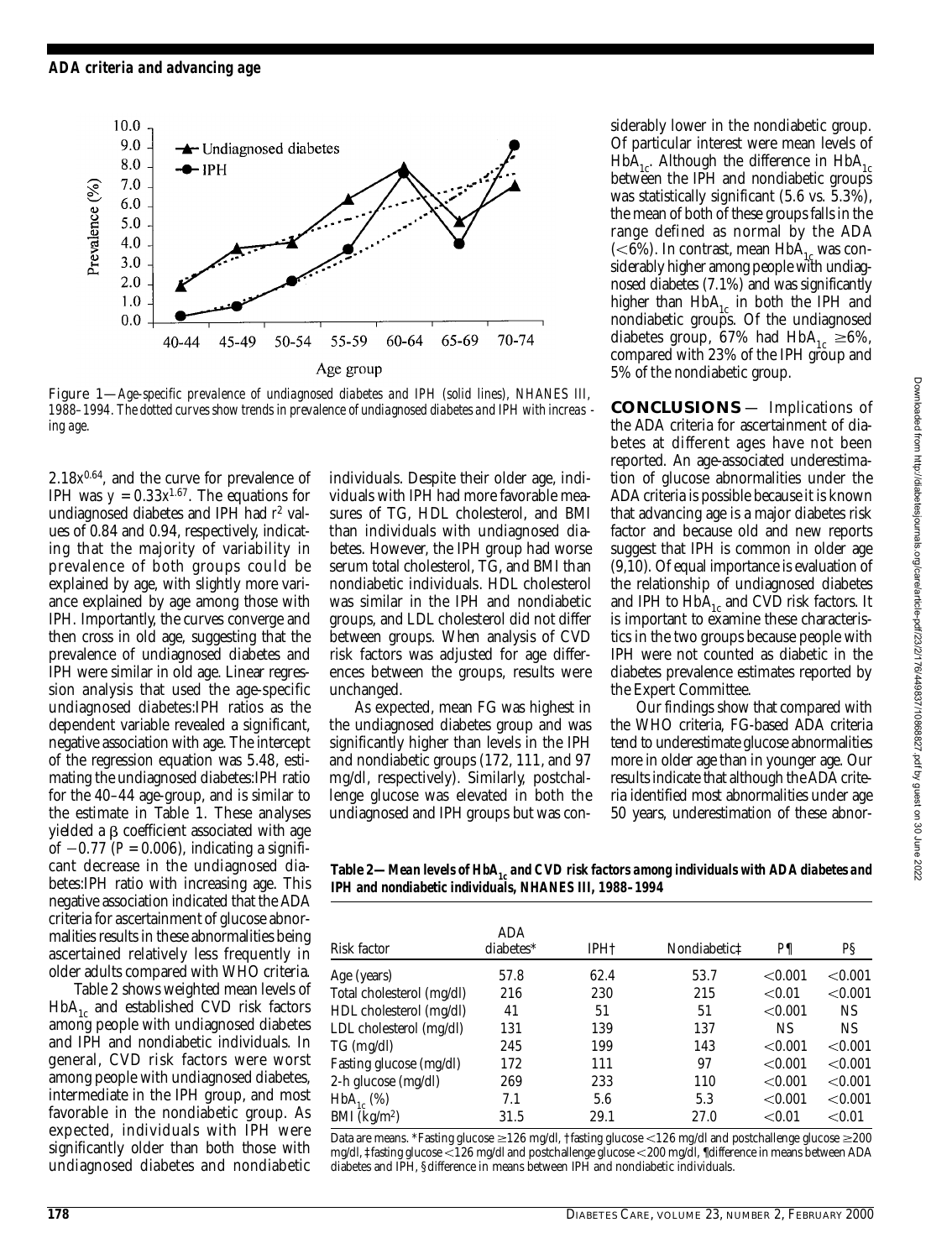malities in older age may be as high as 50%. This is attributable to the large number of older individuals with  $FG < 126$  mg/dl who have postchallenge glucose  $\geq 200$  mg/dl. The magnitude of underestimation of diabetes between the ADA and WHO criteria that we report in the older age-groups in NHANES III is consistent with results from the Cardiovascular Health Study, a cohort of adults aged  $>65$  years, which recently demonstrated a 50% underestimation of diabetes prevalence in older adults comparing the ADA with WHO criteria (10). Our findings are also consistent with results from Rancho Bernardo (a cohort of adults aged 50–89 years), which showed that of new cases of glucose abnormalities, 48% of men and 72% of women had IPH (11).

However, recent studies have not uniformly demonstrated decreases in diabetes p revalence in older adults when ADA criteria are compared with WHO criteria. The DECODE study group showed an increase in diabetes in older adults, while the Hoorn Study of adults aged 50–75 years showed similar numbers of diabetic subjects under the two classification schemes (12,13). The findings of the DECODE study group of increased diabetes prevalence under the ADA criteria can be explained by important differences in statistical methods between DECODE and other groups (14). However, differences in analytic methods do not explain the findings from the Hoorn Study, indicating that further studies are needed to determine the basis for differences in the prevalence of IPH between cohorts of older adults in the U.S. and Europe.

Although NHANES III is a nationally representative sample of U.S. adults, the weighted prevalence estimates of people with undiagnosed diabetes and IPH were generated from small numbers of individuals (*n* = 125 for diabetes and *n* = 179 for IPH). It is important to emphasize that weighted cells based on small numbers have large variances, even after weighting has increased the cell size. Exacerbating the methodological limitations associated with working with small numbers is the fact that, consistent with our hypothesis, IPH does not occur frequently in the younger age-groups. However, the decreasing ratio of undiagnosed diabetes:IPH with increasing age is consistent with the idea that IPH is more common in older than in younger adults and provided empirical support for our hypothesis. Further supporting our hypothesis were results from

regression analyses that clearly showed a significant negative association between age and the ratio of undiagnosed diabetes:IPH. These analyses confirmed that when only FG is used, glucose abnormalities are ascertained less frequently in older, compared with younger, adults.

Despite the high prevalence of IPH in some populations of older adults (10,11), physical and metabolic characteristics of this group have been poorly described. We showed that, compared with individuals with undiagnosed diabetes, those with IPH had significantly lower BMI and TG and significantly higher HDL cholesterol. This suggests that, for at least some CVD risk factors, people with IPH have more favorable CVD risk factor profiles than those with undiagnosed diabetes, supporting use of the ADA criteria with respect to identifying individuals with unfavorable levels of these factors. Of equal importance, the IPH group had significantly lower  $HbA_{1c}$  than the undiagnosed diabetic group (7.1 vs. 5.6%), lending further support to the ADA criteria in identifying people with evidence of long-term exposure to hyperglycemia.

Despite the ability of the ADA criteria to distinguish important differences between the undiagnosed diabetic and IPH groups, it is important to note that the IPH group had higher serum total cholesterol, TG, and BMI than the nondiabetic group. This indicates that for some CVD risk factors, people with IPH appear to have less favorable CVD risk factor profiles than individuals without a postchallenge glucose abnormality. Adjustment for age differences between the IPH and nondiabetic groups did not abolish these differences. Although  $HbA_{1c}$  was statistically higher in the IPH group compared with the nondiabetic group, both means were clearly low. These findings support specificity of the ADA criteria with respect to excluding persons without evidence of longterm hyperglycemia from classification as having undiagnosed diabetes. The slightly higher mean  $HbA_{1c}$  levels in the IPH group and the greater proportion of the IPH group with  $HbA_{1c} \geq 6\%$  might be explained by the older age of this group and the fact that glycation of proteins increases with aging (15,16). However, adjustment for age did not abolish the statistical difference in  $HbA_{1c}$ between the IPH and nondiabetic groups, indicating that postchallenge hyperglycemia is associated with a small, but statistically significant, increase in  $HbA_{1c}$ .

Worse CVD risk factor profiles in IPH, compared with nondiabetic, individuals

may have played a role in recent studies that showed increased risk of CVD and mortality among those with IPH. A prospective study in the Rancho Bernardo cohort showed that among women aged 50–89 years, those with IPH had increased 7-year risk of fatal CVD and heart disease compared with nondiabetic women, indicating the potential impact of IPH on health outcomes in old age  $(11)$ . This general result was echoed by a European group that showed individuals with IPH had a mortality ratio of 1.6 compared with nondiabetic individuals (17).

When interpreting results from the latter studies, it is important to consider that people with IPH may constitute a heterogeneous group of individuals, some of whom may be at increased risk of CVD and mortality and others whose risk factor profiles do not differ significantly from older adults without glucose abnormalities. Presence or absence of impaired fasting glucose (IFG) (110  $\leq$  FG  $\lt$ 126) is one characteristic that may help distinguish the heterogeneity of health risk among people with IPH. Our results showed that the mean FG among IPH individuals was 111 mg/dl. The subset of IPH individuals who also have IFG may carry much of the health risk that has been observed in prospective studies that show increased risk of CVD and mortality among people with IPH  $(11,17)$ . Prospective examination of this hypothesis has not been reported and should be a topic of future investigation.

If IFG is shown to predict adverse health outcomes more effectively than IPH, then intervention among people with IFG (who can be identified easily in the clinical setting), rather than screening using the OGTT, might be an effective way of reducing CVD and mortality among people who do not meet the ADA FG cutpoint for diabetes. This strategy is supported by evidence suggesting that diabetic vascular complications begin not only at FG levels  $\leq$  126 mg/dl but also at levels  $<$ 110 mg/dl (18,19).

In summary, we showed that, compare d with WHO criteria, the FG-based ADA criteria underestimate glucose abnormalities more as age increases. We also showed that individuals with undiagnosed diabetes as defined by the ADA criteria have significantly worse CVD risk factors than individuals with IPH and that mean  $HbA_{1c}$  in the IPH group was in the normal range. The ADA criteria appear to identify individuals with unfavorable levels of several CVD risk factors and evidence of long-term hypergly